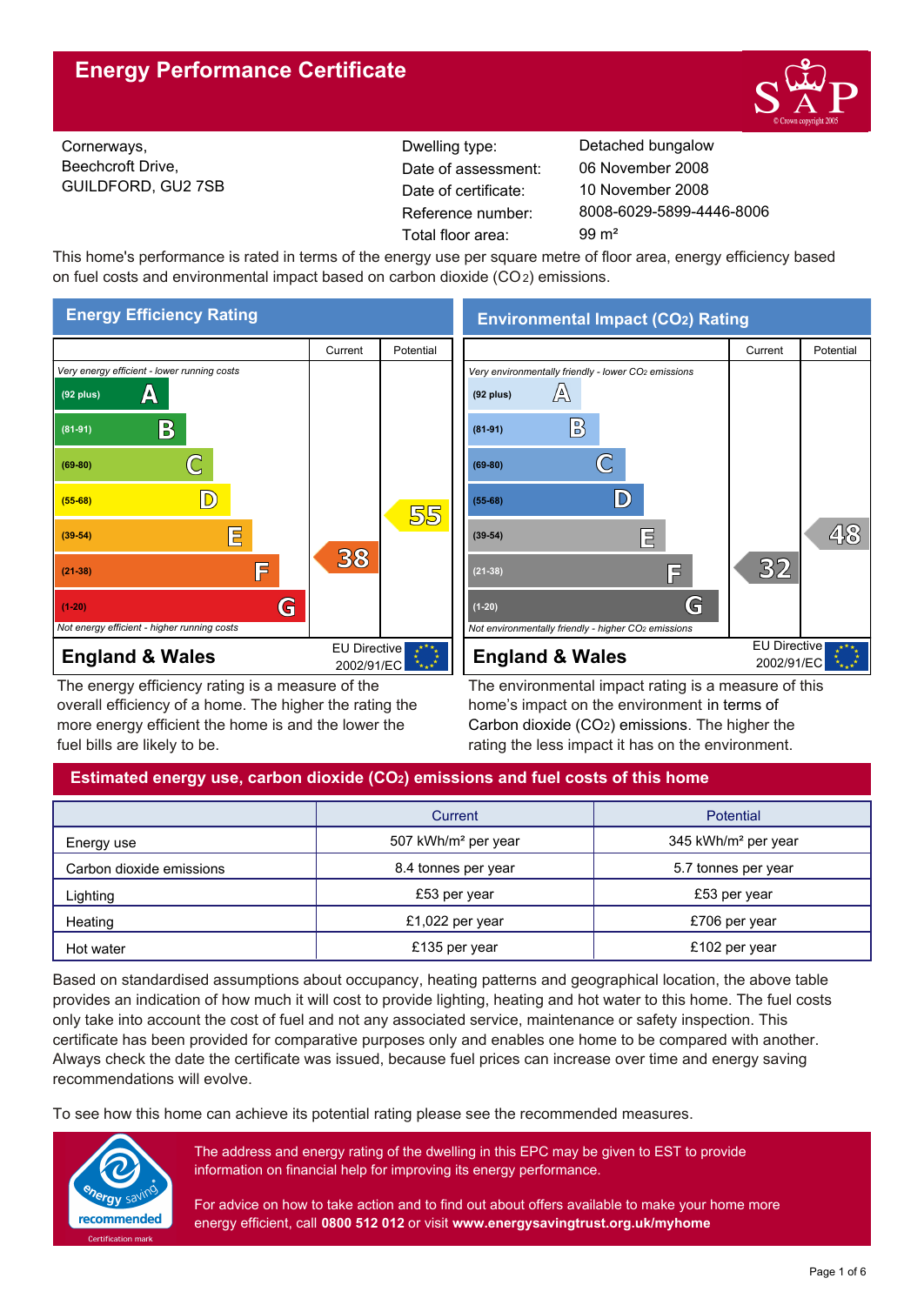### **About this document**

The Energy Performance Certificate for this dwelling was produced following an energy assessment undertaken by a qualified assessor, accredited by Elmhurst Energy Systems, to a scheme authorised by the Government. This certificate was produced using the RdSAP 2005 assessment methodology and has been produced under the Energy Performance of Buildings (Certificates and Inspections) (England and Wales) Regulations 2007 as amended. A copy of the certificate has been lodged on a national register.

| Assessor's accreditation number: | EES/002004                                     |
|----------------------------------|------------------------------------------------|
| Assessor's name:                 | Gary John Ryan                                 |
| Company name/trading name:       | <b>Energy Assess UK Limited</b>                |
| Address:                         | 5 Bryanstone Close, Guildford, Surrey, GU2 9UJ |
| Phone number:                    | 07894 801 963                                  |
| Fax number:                      | 01483 829557                                   |
| E-mail address:                  | gary@energyassessuk.com                        |
| Related party disclosure:        |                                                |

### **If you have a complaint or wish to confirm that the certificate is genuine**

Details of the assessor and the relevant accreditation scheme are as above. You can get contact details of the accreditation scheme from their website at www.elmhurstenergy.co.uk together with details of their procedures for confirming authenticity of a certificate and for making a complaint.

### **About the building's performance ratings**

The ratings on the certificate provide a measure of the building's overall energy efficiency and its environmental impact, calculated in accordance with a national methodology that takes into account factors such as insulation, heating and hot water systems, ventilation and fuels used. The average Energy Efficiency Rating for a dwelling in England and Wales is band E (rating 46).

Not all buildings are used in the same way, so energy ratings use 'standard occupancy' assumptions which may be different from the specific way you use your home. Different methods of calculation are used for homes and for other buildings. Details can be found at www.communities.gov.uk/epbd.

Buildings that are more energy efficient use less energy, save money and help protect the environment. A building with a rating of 100 would cost almost nothing to heat and light and would cause almost no carbon emissions. The potential ratings on the certificate describe how close this building could get to 100 if all the cost effective recommended improvements were implemented.

### **About the impact of buildings on the environment**

One of the biggest contributors to global warming is carbon dioxide. The way we use energy in buildings causes emissions of carbon. The energy we use for heating, lighting and power in homes produces over a quarter of the UK's carbon dioxide emissions and other buildings produce a further one-sixth.

The average household causes about 6 tonnes of carbon dioxide every year. Adopting the recommendations in this report can reduce emissions and protect the environment. You could reduce emissions even more by switching to renewable energy sources. In addition there are many simple everyday measures that will save money, improve comfort and reduce the impact on the environment. Some examples are given at the end of this report.

#### **Visit the Government's website at www.communities.gov.uk/epbd to:**

- Find how to confirm the authenticity of an energy performance certificate
- Find how to make a complaint about a certificate or the assessor who produced it •
- Learn more about the national register where this certificate has been lodged •
- Learn more about energy efficiency and reducing energy consumption •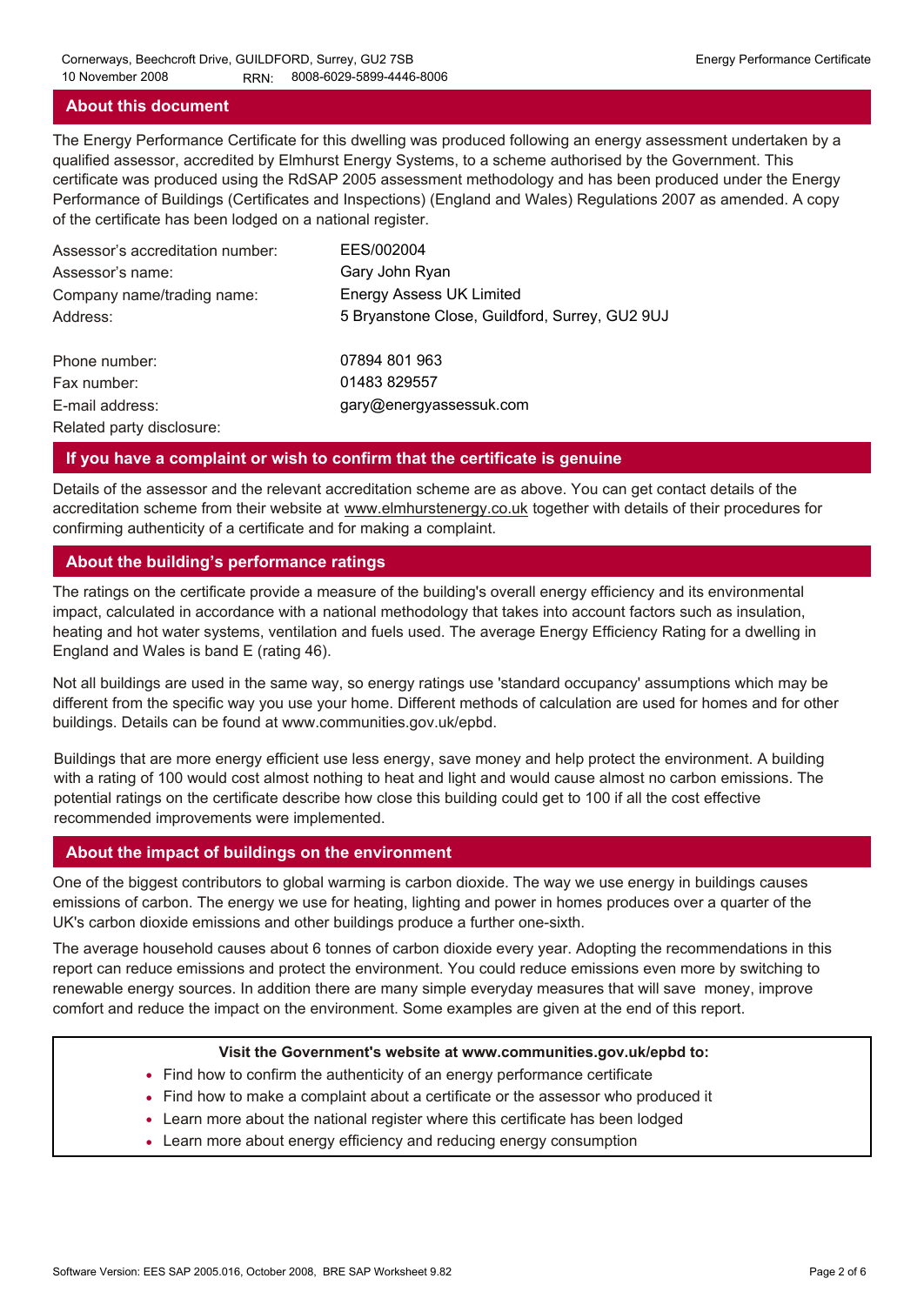# Recommended measures to improve this home's energy performance

Cornerways, Beechcroft Drive, GUILDFORD, GU2 7SB Date of certificate:

Reference number: 8008-6029-5899-4446-8006 10 November 2008

### **Summary of this home's energy performance related features**

The following is an assessment of the key individual elements that have an impact on this home's performance rating. Each element is assessed against the following scale: Very poor / Poor / Average / Good / Very good.

| Description<br>Elements          |                                                | Current performance |           |
|----------------------------------|------------------------------------------------|---------------------|-----------|
|                                  | <b>Energy Efficiency</b>                       | Environmental       |           |
| Walls                            | Cavity wall, as built, no insulation (assumed) | Poor                | Poor      |
| Roof                             | Pitched, no insulation (assumed)               | Very poor           | Very poor |
| Floor                            | Suspended, no insulation (assumed)             |                     |           |
| Windows                          | Fully double glazed                            | Average             | Average   |
| Main heating                     | Boiler and radiators, mains gas                | Good                | Good      |
| Main heating controls            | Programmer and room thermostat                 | Poor                | Poor      |
| Secondary heating                | None                                           |                     |           |
| Hot water                        | From main system                               | Good                | Good      |
| Lighting                         | Low energy lighting in 80% of fixed outlets    | Very good           | Very good |
| Current energy efficiency rating |                                                | F 38                |           |
|                                  | Current environmental impact (CO2) rating      |                     | F 32      |

**Low and zero carbon energy sources**

None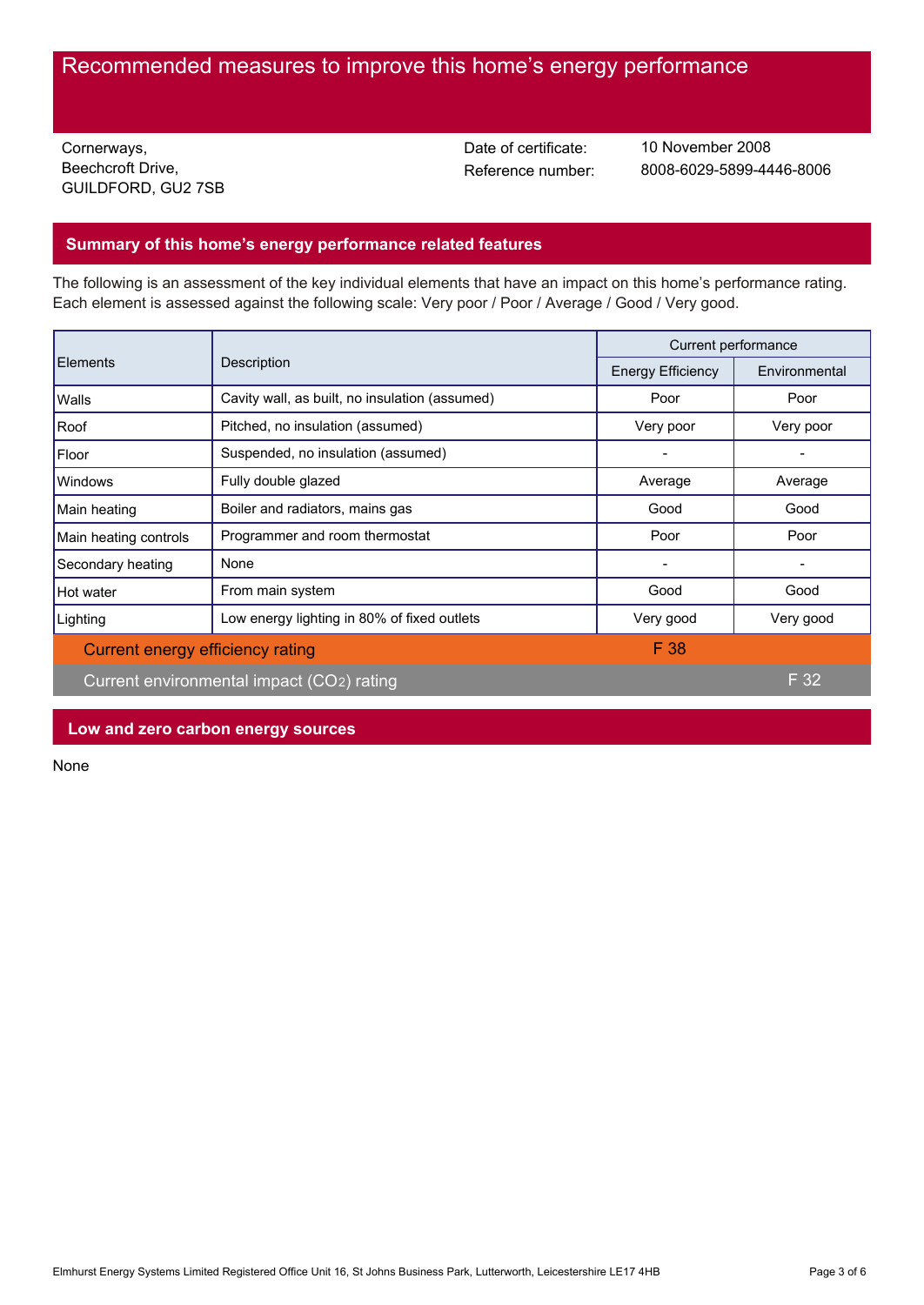### **Recommendations**

The measures below are cost effective. The performance ratings after improvement listed below are cumulative, that is they assume the improvements have been installed in the order that they appear in the table.

|                                                | <b>Typical savings</b> | Performance ratings after improvement |                      |  |  |  |
|------------------------------------------------|------------------------|---------------------------------------|----------------------|--|--|--|
| Lower cost measures (up to £500)               | per year               | Energy efficiency                     | Environmental impact |  |  |  |
| Cavity wall insulation                         | £107                   | E 42                                  | F 36                 |  |  |  |
| Sub-total                                      | £107                   |                                       |                      |  |  |  |
| Higher cost measures (over £500)               |                        |                                       |                      |  |  |  |
| 2 Replace boiler with Band A condensing boiler | £242                   | D 55                                  | E 48                 |  |  |  |
| <b>Total</b>                                   | £349                   |                                       |                      |  |  |  |
| Potential energy efficiency rating             |                        | D 55                                  |                      |  |  |  |
| Potential environmental impact (CO2) rating    |                        |                                       | E 48                 |  |  |  |

### **Further measures to achieve even higher standards**

The further measures listed below should be considered in addition to those already specified if aiming for the highest possible standards for this home. However you should check the conditions in any covenants, planning conditions, warranties or sale contracts.

| 3 Solar water heating                      | £20             | D 56 | E 49 |
|--------------------------------------------|-----------------|------|------|
| 4 Solar photovoltaic panels, 2.5 kWp       | £150            | D 66 | D 57 |
| 5 Wind turbine                             | £44             | C 69 | D 60 |
| Enhanced energy efficiency rating          | C <sub>69</sub> |      |      |
| Enhanced environmental impact (CO2) rating |                 |      | D 60 |

Improvements to the energy efficiency and environmental impact ratings will usually be in step with each other. However, they can sometimes diverge because reduced energy costs are not always accompanied by a reduction in carbon dioxide (CO2) emissions.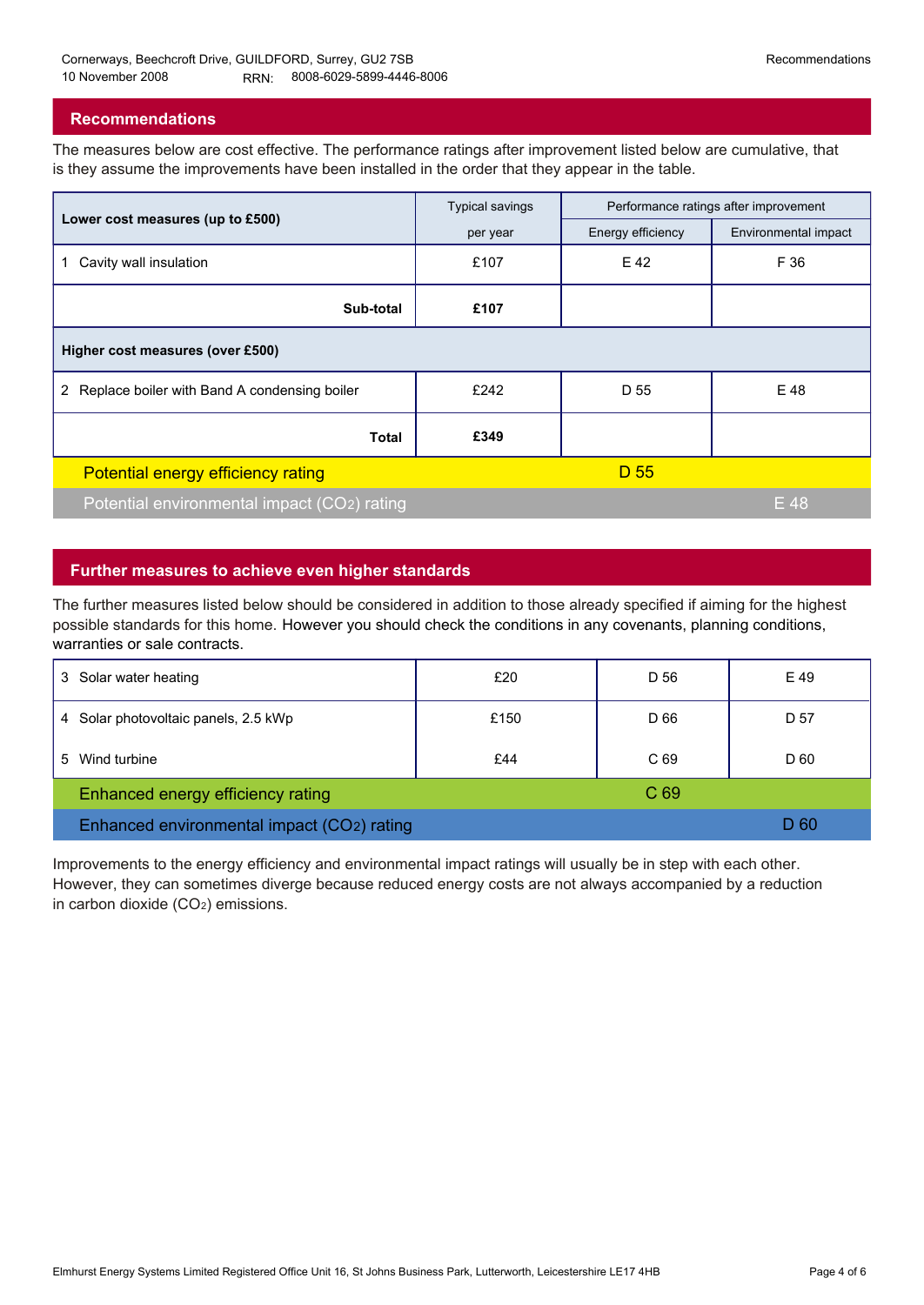### **About the cost effective measures to improve this home's energy ratings**

If you are a tenant, before undertaking any work you should check the terms of your lease and obtain approval from your landlord if the lease either requires it, or makes no express provision for such work.

### **Lower cost measures (typically up to £500 each)**

These measures are relatively inexpensive to install and are worth tackling first. Some of them may be installed as DIY projects. DIY is not always straightforward, and sometimes there are health and safety risks, so take advice before carrying out DIY improvements.

### **1 Cavity wall insulation**

Cavity wall insulation, to fill the gap between the inner and outer layers of external walls with an insulating material, reduces heat loss; this will improve levels of comfort, reduce energy use and lower fuel bills. The insulation material is pumped into the gap through small holes that are drilled into the outer walls, and the holes are made good afterwards. As specialist machinery is used to fill the cavity, a professional installation company should carry out this work, and they should carry out a thorough survey before commencing work to ensure that this type of insulation is suitable for this home. They should also provide a guarantee for the work and handle any building control issues. Further information about cavity wall insulation and details of local installers can be obtained from the National Insulation Association (www.nationalinsulationassociation.org.uk).

### **Higher cost measures (typically over £500 each)**

### **2 Band A condensing boiler**

A condensing boiler is capable of much higher efficiencies than other types of boiler, meaning it will burn less fuel to heat this property. This improvement is most appropriate when the existing central heating boiler needs repair or replacement, but there may be exceptional circumstances making this impractical. Condensing boilers need a drain for the condensate which limits their location; remember this when considering remodelling the room containing the existing boiler even if the latter is to be retained for the time being (for example a kitchen makeover). Building Regulations apply to this work, so your local authority building control department should be informed, unless the installer is registered with a competent persons schemeą, and can therefore self-certify the work for Building Regulation compliance. Ask a qualified heating engineer to explain the options.

### **About the further measures to achieve even higher standards**

Further measures that could deliver even higher standards for this home. You should check the conditions in any covenants, planning conditions, warranties or sale contracts before undertaking any of these measures. If you are a tenant, before undertaking any work you should check the terms of your lease and obtain approval from your landlord if the lease either requires it, or makes no express provision for such work.

#### **3 Solar water heating**

A solar water heating panel, usually fixed to the roof, uses the sun to pre-heat the hot water supply. This will significantly reduce the demand on the heating system to provide hot water and hence save fuel and money. The Solar Trade Association has up-to-date information on local installers and any grant that may be available.

### **4 Solar photovoltaic (PV) panels**

A solar PV system is one which converts light directly into electricity via panels placed on the roof with no waste and no emissions. This electricity is used throughout the home in the same way as the electricity purchased from an energy supplier. The British Photovoltaic Association has up-to-date information on local installers who are qualified electricians and on any grant that may be available. Planning restrictions may apply in certain neighbourhoods and you should check this with the local authority. Building Regulations apply to this work, so your local authority building control department should be informed, unless the installer is appropriately qualified and registered as such with a competent persons schemeą, and can therefore self-certify the work for Building Regulation compliance.

#### **5 Wind turbine**

A wind turbine provides electricity from wind energy. This electricity is used throughout the home in the same way as the electricity purchased from an energy supplier. The British Wind Energy Association has up-to-date information on suppliers of small-scale wind systems and any grant that may be available. Planning restrictions may apply and you should check this with the local authority. Building Regulations apply to this work, so your local authority building control department should be informed, unless the installer is appropriately qualified and registered as such with a competent persons schemeą, and can therefore self-certify the work for Building Regulation compliance. Wind turbines are not suitable for all properties. The system's effectiveness depends on local wind speeds and the presence of nearby obstructions, and a site survey should be undertaken by an accredited installer.